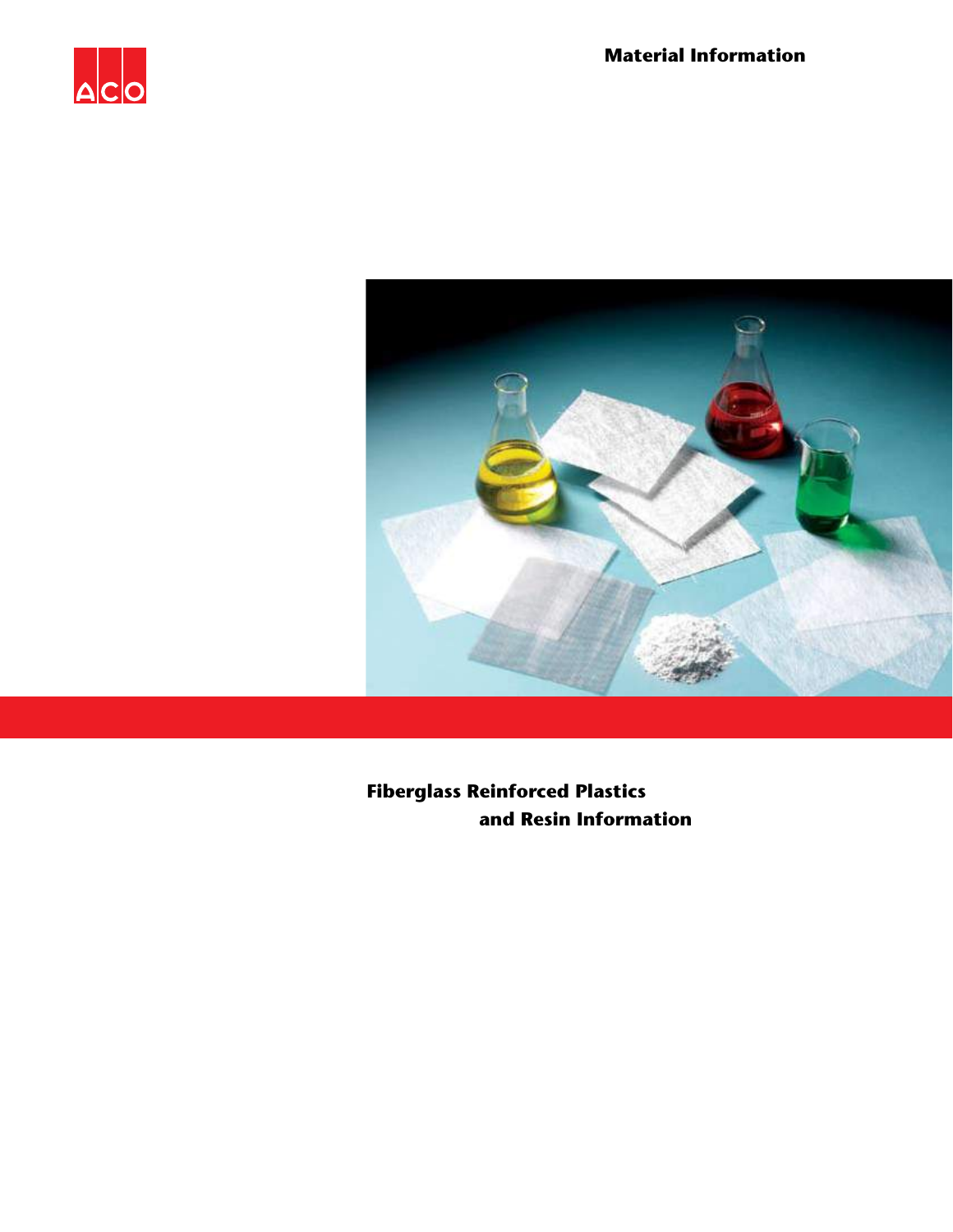# **Fiberglass Reinforced Plastic (FRP)**

ACO is a leading manufacturer of fiberglass products. ACO uses fiberglass to manufacture a variety of products for the construction and waste water industries. FRP is produced from glass fibers laminated together using a thermosetting resin system.

# **Resins**

There are a variety of resins available, which help determine the properties of the finished product. Chemical resistance data can be found on pages 4-7.

Commonly used resins for construction products include:

#### **Orthophthalic Polyester**

Orthophthalic polyester resins are widely used. They offer a combination of economy and good physical properties and are an excellent option for "dirty water" and non-corrosive applications.

## **Isophthalic Polyester**

Isophthalic resins are a premium grade, general purpose polyester resin suitable for use in a wide range of conventional FRP applications. They are high molecular weight thermosetting resins, formulated specifically for their corrosion resistance and physical properties.

#### **Vinyl Ester**

Standard vinyl ester resins offer excellent resistance to acids, alkalis, and oxidizing chemicals. They also provide good toughness and fatigue resistance. Vinyl ester resins are premium quality thermosetting products used in a wide range of corrosion resistant FRP applications by all conventional fabricating techniques.





# **Premium Vinyl Ester**

A higher grade vinyl ester resin combines corrosion resistance with superior retention of physical properties at high temperatures, superior oxidation resistance, and resistance to mixtures of chemicals, including solvents.

Ideally suited for fabricating corrosion and heat resistant products used in particularly corrosive environments, where combinations of acids, halogenated organics, caustics and solvents are present.

# **Glass Fiber Reinforcement**

Reinforcements are an integral part of any fiberglass product. Usually made from glass, they come in a variety of 'structures.' Typical reinforcements include:

- Veils thin layers of material, used to create a resin-rich corrosion barrier
- Chopped or continuous strand mats
- Woven rovings mats made from woven bundles of thin glass strands

Laminate construction (resin and layers of reinforcement) is determined by the intended use of the finished product.

Other materials such as carbon fiber may be used in highly specialized applications.

## **Performance Benefits**

- Outstanding resistance to corrosion by many different chemicals, at room and elevated temperatures
- High impact resistance
- High fatigue resistance
- High strength to weight ratio
- Excellent electrical and thermal insulation properties
- Temperature resistance
- Class 1 flame spread available
- Low maintenance
- Repair friendly
- Custom sizes and shapes easily fabricated

# **Typical Physical Properties of Fiberglass**

- 1. Tensile strength 12,500 psi
- 2. Hardness (Bacol) 35
- 3. Flexural yield strength 27,600 psi
- 4. Modulus of Elasticity 1.02 psi x 10<sup>6</sup>
- 5. Expansion coefficient 12 µin/in per ˚F
- 6. Thermal conductivity 1.5 BTU in./hr. - ft $^2$  -  $\degree$ F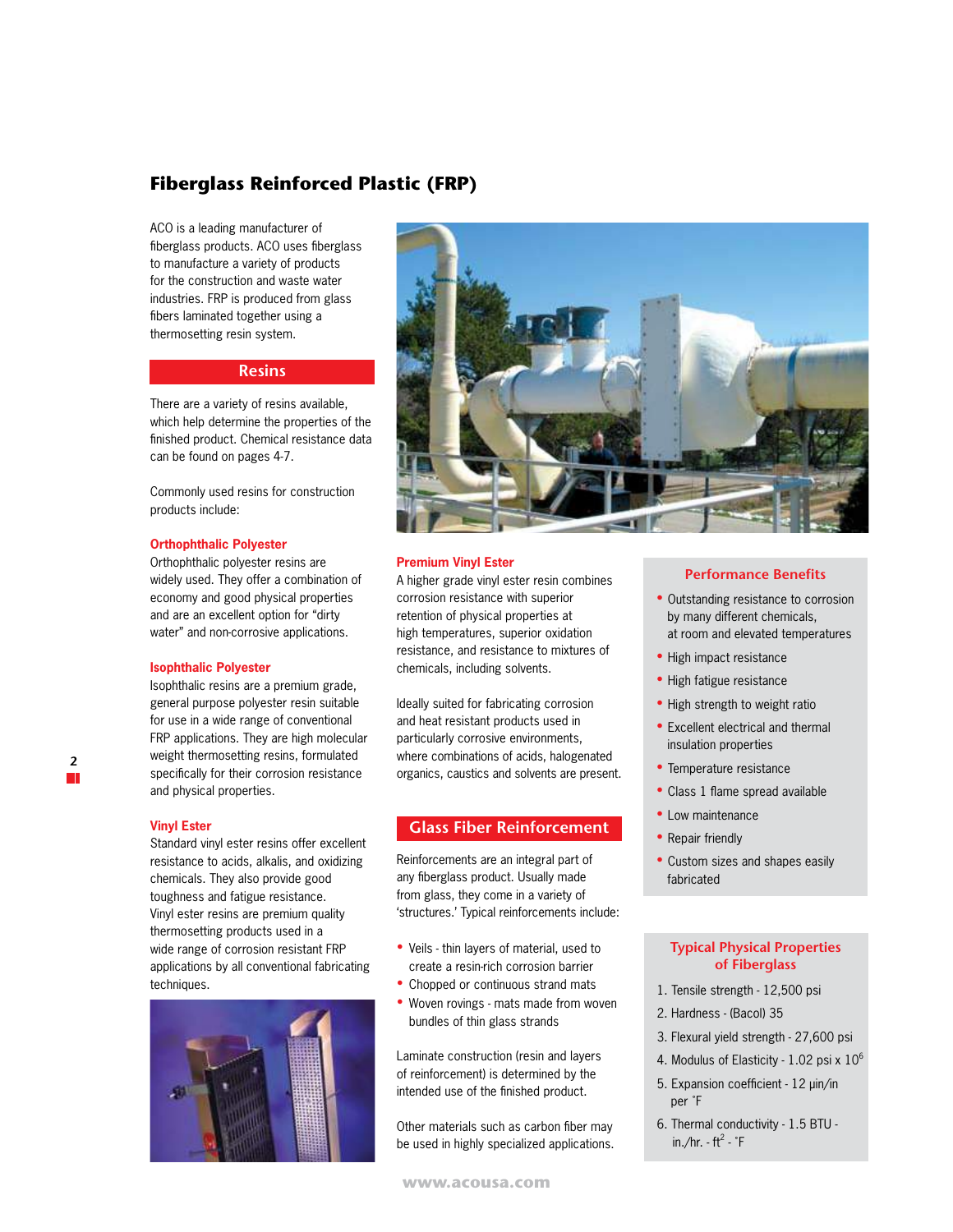# **Additives**

Fiberglass material can be tailored to meet particular project requirements. Additives are used to increase a specific performance of the finished product. These include:

# **Abrasion Resistant Gel Coat**

Abrasion resistant gel coating is used in projects where abrasive particles are present, which can wear through standard fiberglass. This process increases the Barcol hardness to 55, compared to 30-40 for standard fiberglass. Ceramic or tungsten carbide powder can also be added to increase abrasion resistance.



#### **Special Fire-Retardant Resin**

Some applications and regulatory bodies require building materials to be fire retardant, such that they should not act as fuel and increase or prolong a fire. Additives can be mixed with the resin to give a 'NFPA Class 1 Flame Spread' rating.

Commonly required around petrochemical plants and areas where large volumes of flammable liquids are present.

## **Ultra-violet (U.V.) Light Inhibitor**

This additive limits the amount of damage caused by sun exposure.

# **Manufacturing Processes**

The process of combining resins, glass fiber reinforcements and additives can be achieved through a number of techniques. The process used depends upon product size, type and anticipated usage.

## **Filament Winding**

Filament winding is an open molding rotary process used to fabricate structures with a consistent thickness and resin-to-glass ratio. While filament winding is used for the structural portion, the corrosion barrier is fabricated using either hand lay-up or spray-up.

A mandrel, used as a mold, is positioned either horizontally or vertically and turned with a motor. As the mandrel turns, the laminate layers (veils, mats, rovings, etc.) are saturated with catalyzed resin and wound onto the mandrel. The angle at which the glass is wound directly relates to the physical strength of the piece.



## **Hand Lay-up**

Hand lay-up can be used to produce the corrosion barrier or the entire part. It is typically used for low volume parts.

Laminate structure is saturated with catalyzed resin and applied, by hand, to a mold. A metal roller removes air bubbles that may affect laminate performance.



#### **Spray-Up**

Spray-up can be used to produce the corrosion barrier or the entire part. It is typically used for high volume parts.



Spray-up is an open molding process in which a spray gun is used to apply a mixture of catalyzed resin and chopped glass to the mold. A metal roller removes any trapped air. Additional resin and glass are applied to reach the desired thickness.

#### **Pultrusion**

The pultrusion process produces parts with a constant cross-section. It utilizes glass, resin, filler, pigments, and release agent. The pultrusion process is ideal for producing high volumes of a continuous shape.

A combination of veils, mats and rovings pass through a resin bath before being pulled through a heated metal die to form the desired shape.

# **Closed Molding**

Closed molding uses matching male and female molds. It is ideal for both low and high volume applications.

The laminate components are placed into the mold prior to closing. Catalyzed resin is pumped into the mold. Hydraulic presses, or vacuum seals, are used to clamp the two halves of the mold. The part is removed from the mold after curing.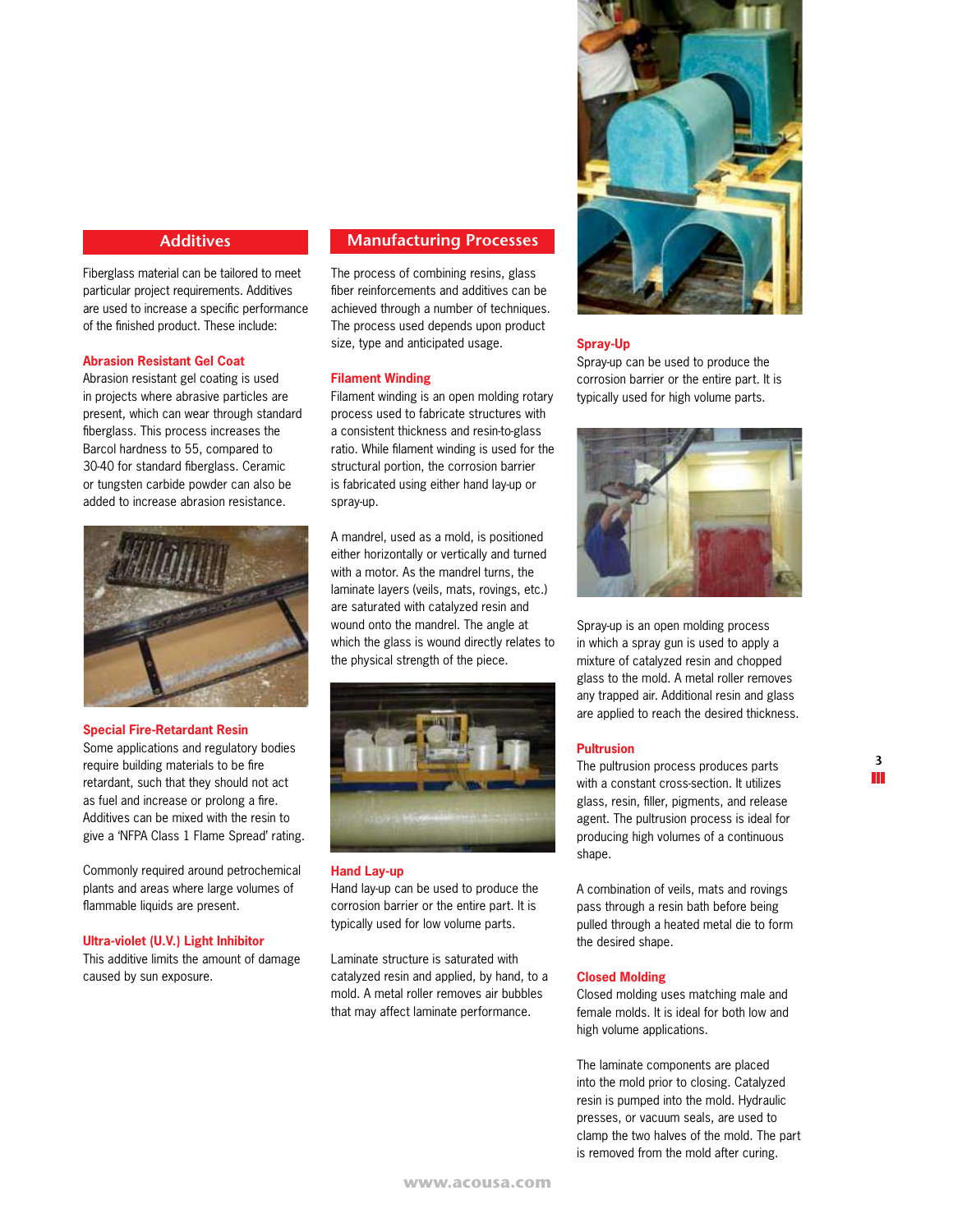# **Chemical Resistance**

The following chart lists chemical reagents and the highest known temperature at which products made with the listed resins either had given good service, or on which field or laboratory testing had indicated good expected service life.

If exposure is intermittent or is to fumes or spills only, it is possible to get good service at temperatures considerably higher than those shown.

For information on any chemicals not listed in the chart, please contact ACO.

Material coupons are available for final determination of chemical resistance.

In assessing a resin for a particular environment, factors other than maximum service temperature to consider include:

- Amount and type of impurities in the chemical and/or environment
- Contact time of chemicals to product
- Compatibility of other product components, frames, grates, outlet pipes, etc.



# *Legend*

- **~** No data available
- ✗ Not recommended
- ? May be suitable. Call for further information.

| <b>Isophthalic Polyester</b>               |                                |     | <b>Vinyl Ester</b> |     |
|--------------------------------------------|--------------------------------|-----|--------------------|-----|
| <b>Reagent</b>                             | % Concentration Max. Temp (°F) |     | % Concentration    |     |
| Acetic Acid                                | 10                             | 160 | 10                 |     |
| Acetic Acid                                | 50                             | 140 | 50                 |     |
| Acetone                                    | 100                            | X   | 100                |     |
| Alcohol (Ethyl)                            | 100                            | 80  | 95                 |     |
| Aluminium Chloride                         | All                            | 170 | All                |     |
| Aluminium Sulfate                          | All                            | 170 | All                |     |
| Ammonia <sup>1</sup>                       | Gas                            | 90  | Gas                |     |
| Ammonium Chloride                          | All                            | 170 | All                |     |
| Ammonium Hydroxide <sup>2</sup>            | All                            | X   | 5                  |     |
| Ammonium Hydroxide <sup>2</sup>            | $\tilde{\phantom{a}}$          | ٠   | 10                 |     |
| Ammonium Nitrate                           | 60                             | 160 | All                |     |
| Ammonium Phosphate                         | All                            | 160 | All                |     |
| Ammonium Sulfate                           | All                            | 170 | All                |     |
| Ammonium Sulfide                           | All                            | Х   | Sat'd              |     |
| Amyl Chloride                              | All                            | X   | 100                |     |
| Aniline                                    | 100                            | X   | 100                |     |
| Barium Chloride                            | All                            | 170 | All                |     |
| Barium Hydroxide                           | All                            | X   | All                |     |
| <b>Barium Sulfate</b>                      | All                            | 170 | All                |     |
| Barium Sulfide                             | Sat'd                          | X   | All                | 180 |
| Beer                                       | $\tilde{\phantom{a}}$          | 110 |                    | 120 |
| Beet Sugar Liquor                          | All                            | 120 |                    | 180 |
| Benzene <sup>3</sup>                       | 100                            | X   | 100                | X   |
| Benzoic Acid                               | All                            | 170 | Sat'd              | 210 |
| Bleach (Chlorine Dioxide Wet) <sup>4</sup> | All                            | X   | Sat'd              | 200 |
| Boric Acid                                 | All                            | 170 | All                | 210 |
| <b>Bromine Liquid</b>                      | 100                            | Х   | 100                | X   |
| <b>Butane</b>                              | $\tilde{ }$                    |     | 100                | 122 |

**4**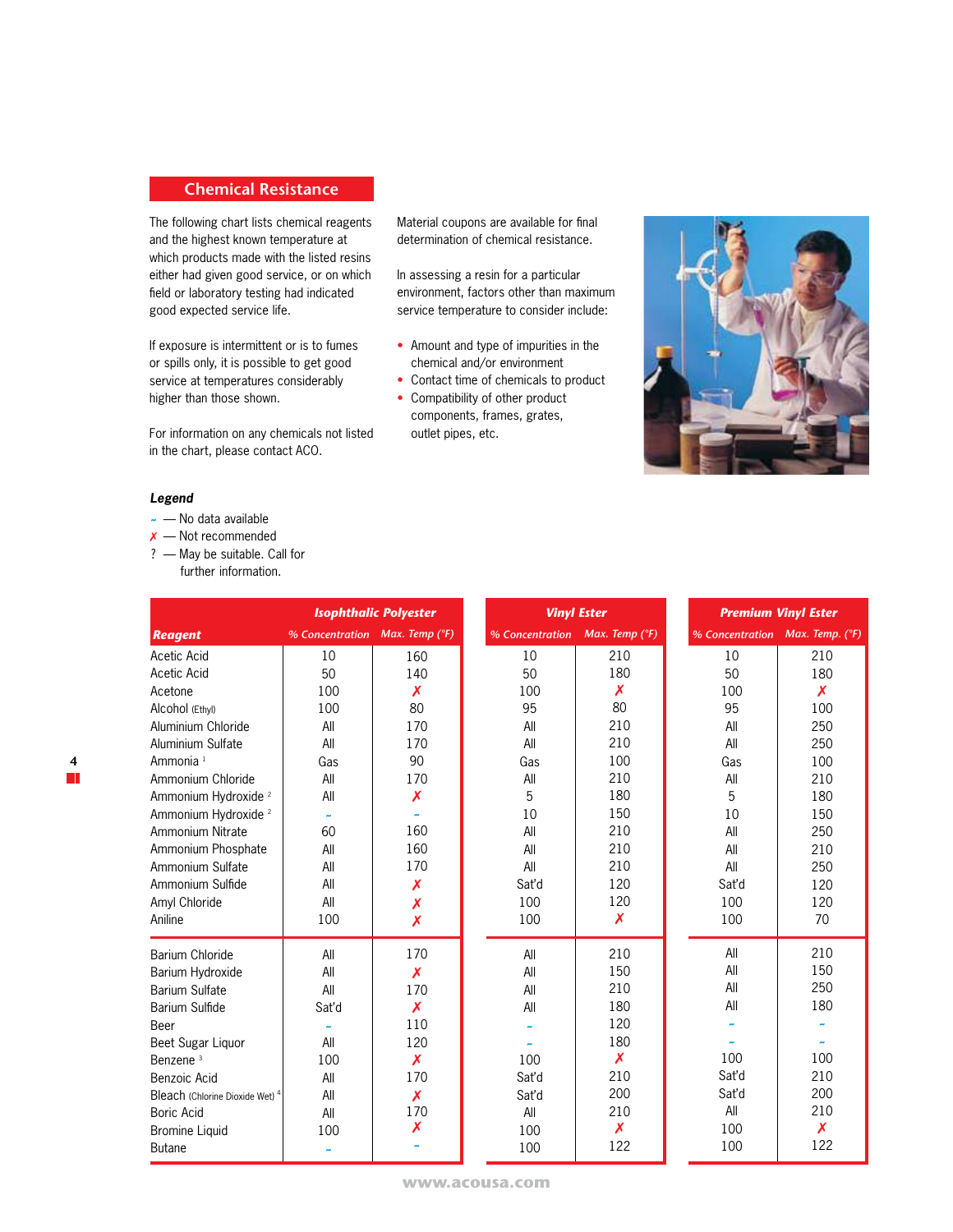|                                 | <b>Isophthalic Polyester</b>   |                           | <b>Vinyl Ester</b>    |                           |                       | <b>Premium Vinyl Ester</b> |  |
|---------------------------------|--------------------------------|---------------------------|-----------------------|---------------------------|-----------------------|----------------------------|--|
| <b>Reagent</b>                  | % Concentration Max. Temp (°F) |                           | % Concentration       | Max. Temp (°F)            | % Concentration       | Max. Temp. (°F)            |  |
| Calcium Carbonate               | All                            | 160                       | All                   | 180                       | All                   | 180                        |  |
| Calcium Chloride                | All                            | 170                       | All                   | 210                       | All                   | 250                        |  |
| Calcium Hydroxide <sup>2</sup>  | 15                             | 120                       | 15                    | 180                       | 15                    | 150                        |  |
| Calcium Hypochlorite            | All                            | X                         | All                   | 180                       | All                   | 150                        |  |
| Calcium Sulfate                 | All                            | 170                       | All                   | 210                       | All                   | 250                        |  |
| Cane Sugar Liquors              | All                            | 110                       | All                   | 180                       |                       |                            |  |
| Carbonic Acid                   | All                            | 150                       |                       | $\tilde{\phantom{a}}$     |                       |                            |  |
| Carbon Disulfide                | All                            | $\pmb{\mathsf{x}}$        | 100                   | $\boldsymbol{\mathsf{x}}$ | 100                   | Х                          |  |
| Carbon Dioxide                  |                                | 180                       |                       | 210                       |                       | 350                        |  |
| Carbon Monoxide <sup>4</sup>    | $\tilde{\phantom{a}}$          | 180                       |                       | 210                       |                       | 400                        |  |
| Carbon Tetrachloride            | 100                            | X                         | 100                   | 150                       | 100                   | 180                        |  |
| Chlorine (Dry Gas) <sup>5</sup> |                                | 14                        | 100                   | 210                       | 100                   | 250                        |  |
| Chlorine (Wet Gas) <sup>5</sup> | All                            | X                         | 100                   | 210                       | 100                   | 250                        |  |
| Chloroacetic Acid <sup>4</sup>  | 25                             | 90                        | 25                    | 120                       | 25                    | 120                        |  |
| Chlorobenzene                   | 100                            | $\boldsymbol{\mathsf{x}}$ | 100                   | $\boldsymbol{\mathsf{x}}$ | 100                   | 100                        |  |
| Chloroform                      | 100                            | X                         | 100                   | $\boldsymbol{\mathsf{x}}$ | 100                   | X                          |  |
| Chromic Acid                    | 5                              | 80                        | 10                    | 150                       | 10                    | 150                        |  |
| Chromic Acid                    | 20                             | $\boldsymbol{x}$          | 20                    | 120                       | 20                    | 150                        |  |
| Citric Acid                     | All                            | 160                       | All                   | 210                       | All                   | 210                        |  |
| Copper Chloride                 | All                            | 170                       | All                   | 210                       | All                   | 250                        |  |
| Copper Cyanide                  | All                            | 120                       | All                   | 210                       | All                   | 210                        |  |
| Copper Nitrate                  | All                            | 150                       | All                   | 210                       | All                   | 210                        |  |
| Copper Sulfate                  | All                            | 170                       | All                   | 210                       | All                   | 250                        |  |
| Cottonseed Oil                  | $\tilde{\phantom{a}}$          | 100                       |                       | 210                       |                       | 210                        |  |
| Cresol                          | All                            | X                         |                       | $\tilde{\phantom{a}}$     |                       |                            |  |
| Cyclohexanone                   | 100                            | X                         |                       | $\tilde{\phantom{a}}$     |                       | $\tilde{\phantom{a}}$      |  |
| Cyclohexane                     | All                            | 120                       | 100                   | 120                       | 100                   | 150                        |  |
|                                 |                                |                           |                       |                           |                       |                            |  |
| Diethylamine                    | 100                            | Х                         | 100                   | $\pmb{\mathsf{X}}$        | 100                   | ?                          |  |
| Dimethyl Acetamide              | 70                             |                           | 100                   | X                         | 100                   | $\overline{\cdot}$         |  |
| <b>Distilled Water</b>          | $\tilde{\phantom{a}}$          | 150                       | 100                   | 180                       | 100                   | 180                        |  |
| <b>Ethyl Acetate</b>            | 100                            | X                         | 100                   | $\pmb{\mathsf{X}}$        | 100                   | 80                         |  |
| Ethylene Chloride               | 100                            | $\boldsymbol{\mathsf{x}}$ | 100                   | $\boldsymbol{\mathsf{x}}$ | 100                   | 80                         |  |
| Ethylene Glycol                 | All                            | 170                       | All                   | 210                       | All                   | 210                        |  |
| Fatty acids                     | All                            | 170                       | All                   | 210                       | All                   | 250                        |  |
| Ferric Sulfate                  | All                            | 170                       | All                   | 210                       | All                   | 210                        |  |
| Fluorine Gas <sup>2</sup>       |                                |                           |                       | 80                        |                       | 80                         |  |
| Formaldehyde <sup>6</sup>       | 40                             | 90                        | All                   | 150                       | All                   | 150                        |  |
| Formic Acid                     | 10                             | 120                       | $10\,$                | 180                       | 10                    | 180                        |  |
| Freon 12                        | $\tilde{\phantom{a}}$          | ÷                         | $\tilde{\phantom{a}}$ | 80                        | $\tilde{\phantom{a}}$ | 100                        |  |
| Furfural                        | All                            | Х                         | 100                   | $\pmb{\mathsf{X}}$        | 100                   | $\pmb{\mathsf{X}}$         |  |
|                                 |                                |                           |                       |                           |                       |                            |  |
| Gasoline (Refined)              | All                            | ?                         | 100                   | 120                       | 100                   | 150                        |  |
| Glucose                         | All                            | 120                       | 100                   | 210                       | 100                   | 250                        |  |
| Glycerine                       | All                            | 170                       | 100                   | 210                       | 100                   | 210                        |  |
| Hydrobromic Acid                | 25                             | 120                       | 18                    | 180                       | 18                    | 180                        |  |
| Hydrochloric Acid <sup>7</sup>  |                                | $\tilde{\phantom{a}}$     | 10                    | 230                       | 10                    | 180                        |  |
| Hydrocyanic Acid                | 10                             | 75                        | All                   | 210                       | All                   | 210                        |  |
| Hydrogen Peroxide 4, 8          | 50                             | 120                       | 30                    | 150                       | 30                    | 150                        |  |
| Hydrogen Peroxide               | 5                              | $\pmb{\mathsf{X}}$        | 50                    | $\boldsymbol{x}$          | 50                    | X                          |  |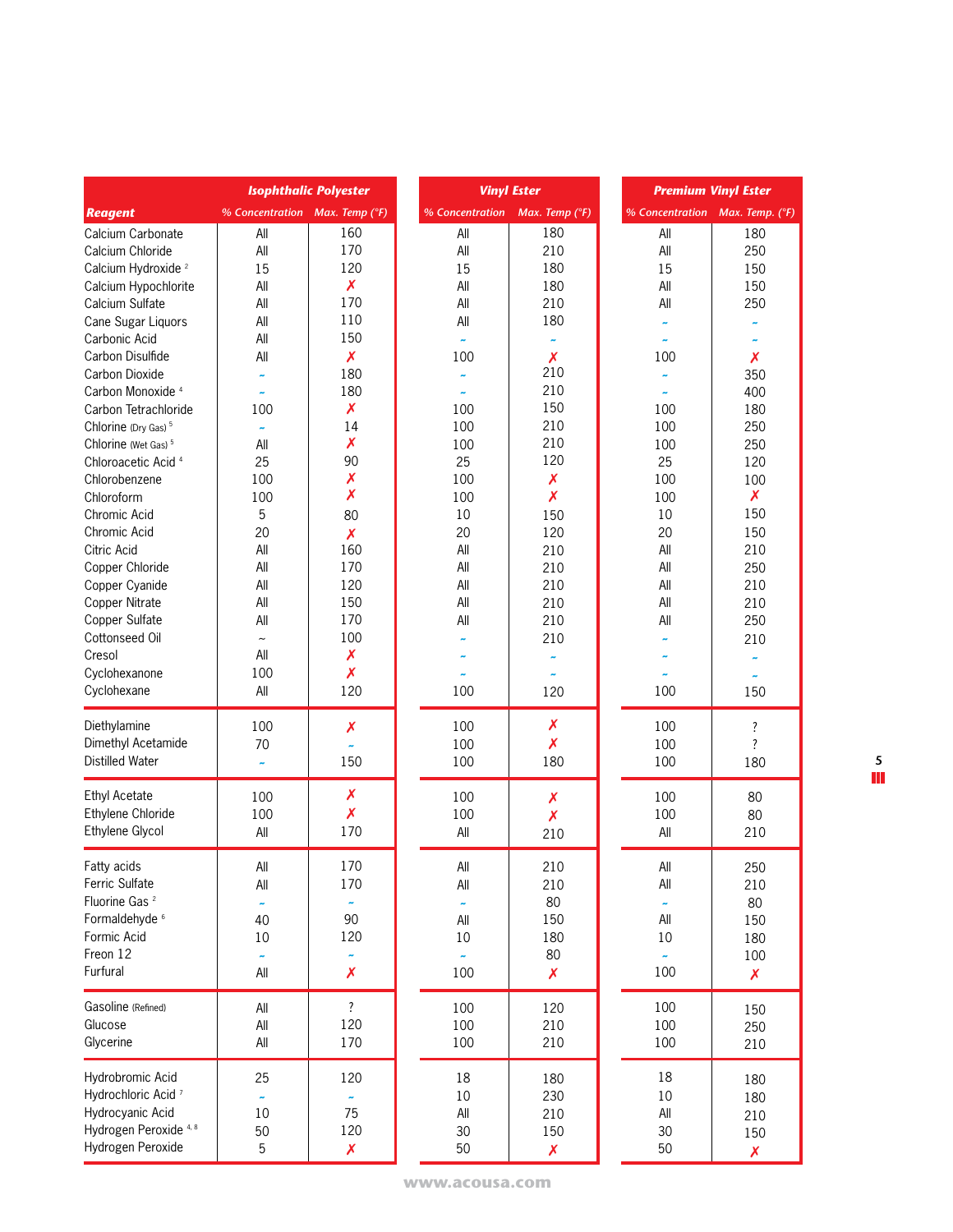# *Legend*

- **~** No data available
- ✗ Not recommended
- ? May be suitable. Call for
	- further information.

|                                                                                                                                                                                                                                                                                                                                                                   | <b>Isophthalic Polyester</b>                                                                                 |                                                                                          |                                                                                                | <b>Vinyl Ester</b>                                                                                                                 |                                                                                                       | <b>Premium Vinyl Ester</b>                                                                                          |  |
|-------------------------------------------------------------------------------------------------------------------------------------------------------------------------------------------------------------------------------------------------------------------------------------------------------------------------------------------------------------------|--------------------------------------------------------------------------------------------------------------|------------------------------------------------------------------------------------------|------------------------------------------------------------------------------------------------|------------------------------------------------------------------------------------------------------------------------------------|-------------------------------------------------------------------------------------------------------|---------------------------------------------------------------------------------------------------------------------|--|
| <b>Reagent</b>                                                                                                                                                                                                                                                                                                                                                    | % Concentration Max. Temp (°F)                                                                               |                                                                                          | % Concentration                                                                                | Max. Temp (°F)                                                                                                                     | % Concentration Max. Temp. (°F)                                                                       |                                                                                                                     |  |
| Hypochlorous Acid <sup>4</sup>                                                                                                                                                                                                                                                                                                                                    | 10                                                                                                           | 100                                                                                      | J.                                                                                             | ×,                                                                                                                                 | $\ddot{\phantom{1}}$                                                                                  |                                                                                                                     |  |
| lodine Vapor                                                                                                                                                                                                                                                                                                                                                      | 100                                                                                                          |                                                                                          | 100                                                                                            | 150                                                                                                                                | 100                                                                                                   | 180                                                                                                                 |  |
| Kerosene                                                                                                                                                                                                                                                                                                                                                          | 100                                                                                                          | 120                                                                                      | 100                                                                                            | 180                                                                                                                                | 100                                                                                                   | 180                                                                                                                 |  |
| Lactic Acid<br>Linseed Oil                                                                                                                                                                                                                                                                                                                                        | All<br>All                                                                                                   | 160<br>160                                                                               | All<br>100                                                                                     | 210<br>210                                                                                                                         | All<br>100                                                                                            | 210<br>230                                                                                                          |  |
| Magnesium Chloride<br>Magnesium Sulfate<br><b>Maleic Acid</b><br>Methylene Chloride<br>Methyl Ethyl Ketone <sup>3, 4</sup><br>Milk<br>Mineral Oils                                                                                                                                                                                                                | All<br>All<br>All<br>All<br>100<br>All<br>100                                                                | 170<br>150<br>140<br>Х<br>X<br>140<br>170                                                | All<br>All<br>100<br>100<br>100<br>100<br>100                                                  | 210<br>210<br>210<br>Х<br>Х<br>210<br>210                                                                                          | All<br>All<br>100<br>100<br>100<br>100                                                                | 250<br>250<br>250<br>$\pmb{\mathsf{X}}$<br>70<br>$\tilde{\phantom{a}}$<br>250                                       |  |
| Nickel Chloride<br><b>Nickel Sulfate</b>                                                                                                                                                                                                                                                                                                                          | All<br>All                                                                                                   | 160<br>170                                                                               | All<br>All                                                                                     | 210<br>210                                                                                                                         | All<br>All                                                                                            | 210<br>210                                                                                                          |  |
| Oleic Acid<br>Oleum<br>Oxalic Acid                                                                                                                                                                                                                                                                                                                                | All<br>100                                                                                                   | 170<br>$\boldsymbol{x}$<br>170                                                           | All<br>Sat'd                                                                                   | 210<br>X<br>120                                                                                                                    | All<br>Sat'd                                                                                          | 200<br>X<br>120                                                                                                     |  |
| Palmitic Acid 10%<br>Perchloric Acid<br>Perchloric Acid<br>Phenol<br>Phosphorous Trichloride<br>Picric Acid<br>Potassium Carbonate <sup>2</sup><br>Potassium Chloride<br>Potassium Dichromate<br>Potassium Hydroxide <sup>2,9</sup><br>Potassium Hydroxide <sup>2,9</sup><br>Potassium Permanganate<br>Potassium Sulfate<br>Propane Gas<br>Propyl Acetate         | 100<br>All<br>100<br>100<br>$\tilde{\phantom{a}}$<br>10<br>All<br>All<br>All<br>٠<br>All<br>All              | 160<br>Х<br>$\tilde{\phantom{a}}$<br>X<br>90<br>X<br>80<br>160<br>170<br>Х<br>100<br>170 | 100<br>10<br>30<br>5<br>×,<br>10<br>10<br>All<br>All<br>10<br>45<br>All<br>All<br>100<br>100   | 210<br>150<br>100<br>$\tilde{\phantom{a}}$<br>Х<br>Х<br>150<br>210<br>210<br>150<br>180<br>210<br>210<br>122<br>$\pmb{\mathsf{X}}$ | 100<br>10<br>30<br>5<br>$\tilde{ }$<br>10<br>10<br>All<br>All<br>10<br>45<br>All<br>All<br>100<br>100 | 250<br>150<br>100<br>120<br>$\pmb{\mathsf{X}}$<br>100<br>150<br>210<br>210<br>150<br>180<br>210<br>210<br>122<br>80 |  |
| Sea Water (Natural)<br><b>Silver Nitrate</b><br>Silver Sulfate<br>Sodium Bicarbonate <sup>2</sup><br>Sodium Bisulfite<br>Sodium Carbonate <sup>2</sup><br>Sodium Carbonate <sup>2</sup><br>Sodium Cyanide<br>Sodium Ferrocyanide<br>Sodium Hydroxide <sup>2,9</sup><br>Sodium Hydroxide <sup>2,9</sup><br>Sodium Hypochlorite $^{2,4,6,}_{8,9}$<br>Sodium Sulfate | All<br>All<br>All<br>All<br>$\tilde{\phantom{a}}$<br>10<br>All<br>All<br>$\tilde{\phantom{a}}$<br>All<br>All | 160<br>160<br>100<br>170<br>X<br>120<br>170<br>X<br>X<br>170                             | $\tilde{\phantom{a}}$<br>All<br>10<br>Sat'd<br>10<br>25<br>All<br>All<br>10<br>50<br>10<br>All | 210<br>210<br>180<br>210<br>180<br>180<br>210<br>210<br>180<br>210<br>180<br>210                                                   | $\tilde{\phantom{a}}$<br>All<br>10<br>Sat'd<br>$10\,$<br>25<br>All<br>All<br>10<br>50<br>10<br>All    | 210<br>210<br>$\overline{\cdot}$<br>180<br>210<br>180<br>180<br>210<br>210<br>150<br>180<br>150<br>210              |  |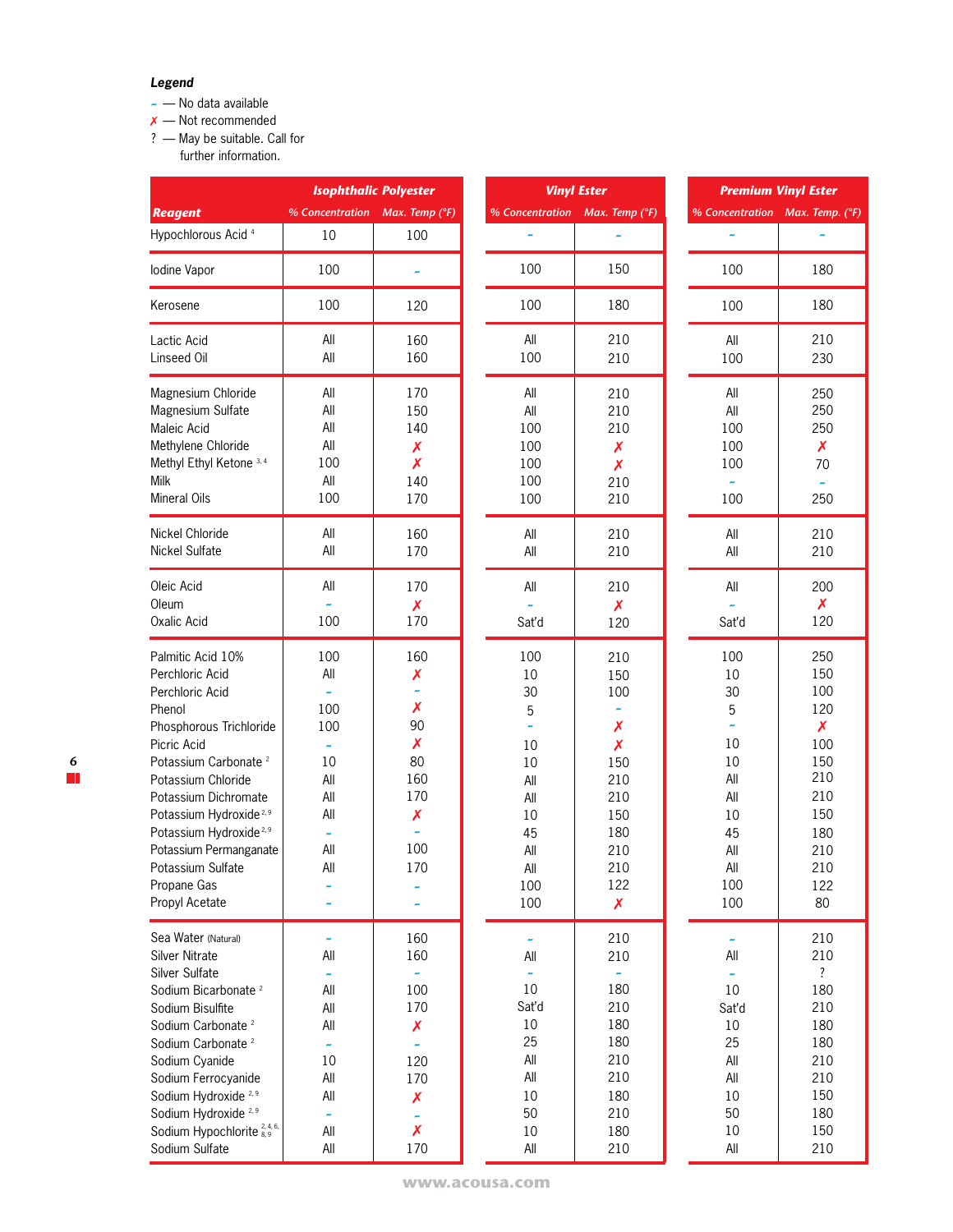|                                                                                                                                  | <b>Isophthalic Polyester</b>                                      |                                                            |                                               | <b>Vinyl Ester</b>                         |                                               | <b>Premium Vinyl Ester</b>                                 |  |
|----------------------------------------------------------------------------------------------------------------------------------|-------------------------------------------------------------------|------------------------------------------------------------|-----------------------------------------------|--------------------------------------------|-----------------------------------------------|------------------------------------------------------------|--|
| <b>Reagent</b>                                                                                                                   | % Concentration                                                   | Max. Temp (°F)                                             | % Concentration                               | Max. Temp (°F)                             | % Concentration                               | Max. Temp. (°F)                                            |  |
| Sodium Sulfide<br>Sodium Sulfite                                                                                                 | 10<br>All                                                         | 80<br>X                                                    | All<br>All                                    | 210<br>210                                 | All<br>All                                    | 210<br>210                                                 |  |
| Sodium Thiosulfate<br>Stannous Chloride<br>Stearic Acid                                                                          | All<br>All<br>100                                                 | 120<br>170<br>170                                          | All<br>All<br>All                             | 180<br>210<br>210                          | All<br>All<br>All<br>10                       | 180<br>210<br>210                                          |  |
| Sulfurous Acid<br>Sulfur Dioxide (Dry or Wet)<br>Sulfuric Acid<br>Sulfuric Acid<br>Sulfuric Acid<br>Sulfuric Acid                | 10<br>$\ddot{ }$<br><b>Fumes</b><br>25<br>50<br>93                | X<br>170<br>170<br>170<br>150<br>$\boldsymbol{\mathsf{x}}$ | 10<br>Vapor<br>10<br>50<br>80                 | 120<br>210<br>210<br>210<br>210<br>100     | Vapor<br>10<br>50<br>80                       | 120<br>250<br>350<br>220<br>210<br>120                     |  |
| <b>Tannic Acid</b><br><b>Tartaric Acid</b><br>Toluene<br>Trichloroethylene<br>Triethylamine<br>Trisodium Phosphate<br>Turpentine | All<br>All<br>100<br>$\tilde{\phantom{a}}$<br>All<br>Sat'd<br>All | 170<br>170<br>X<br>X<br>X<br>X<br>X                        | All<br>All<br>100<br>100<br>All<br>All<br>100 | 210<br>210<br>80<br>X<br>120<br>210<br>150 | All<br>All<br>100<br>100<br>All<br>All<br>100 | 210<br>210<br>120<br>$\boldsymbol{x}$<br>120<br>250<br>210 |  |
| Urea                                                                                                                             | All                                                               | 140                                                        | 50                                            | 150                                        | 50                                            | 150                                                        |  |
| Vinegar                                                                                                                          | 100                                                               | 150                                                        | 100                                           | 210                                        | 100                                           | 210                                                        |  |
| Water (Deionized) <sup>9</sup><br>Water (Distilled) <sup>9</sup><br>Wines                                                        | All                                                               | 150<br>150<br>80                                           | 100<br>100                                    | 180<br>180                                 | 100<br>100                                    | 180<br>180<br>$\tilde{\phantom{a}}$                        |  |
| Xylene                                                                                                                           | All                                                               | X                                                          | 100                                           | 80                                         | 100                                           | 120                                                        |  |
| Zinc Chloride<br>Zinc Sulfate                                                                                                    | All<br>All                                                        | 170<br>170                                                 | 70<br>All                                     | 210<br>210                                 | 70<br>All                                     | 250<br>210                                                 |  |

1. Probably satisfactory at higher temperatures, but temperature shown is the highest for which information was available.

2. Double synthetic veil should be used in inner layer.

3. If service is marginal, use premium vinyl ester resin.

4. Check with corrosion technical service lab for specific recommendations.

5. Double surfacing veil and 200-mil corrosion liner should be used.

6. Satisfactory up to maximum stable temperature for product.

7. Double surfacing veil.

8. Benzoyl peroxide — DMA cure system recommended to increase service life.

9. Post-cure recommended to increase service life.

**7**